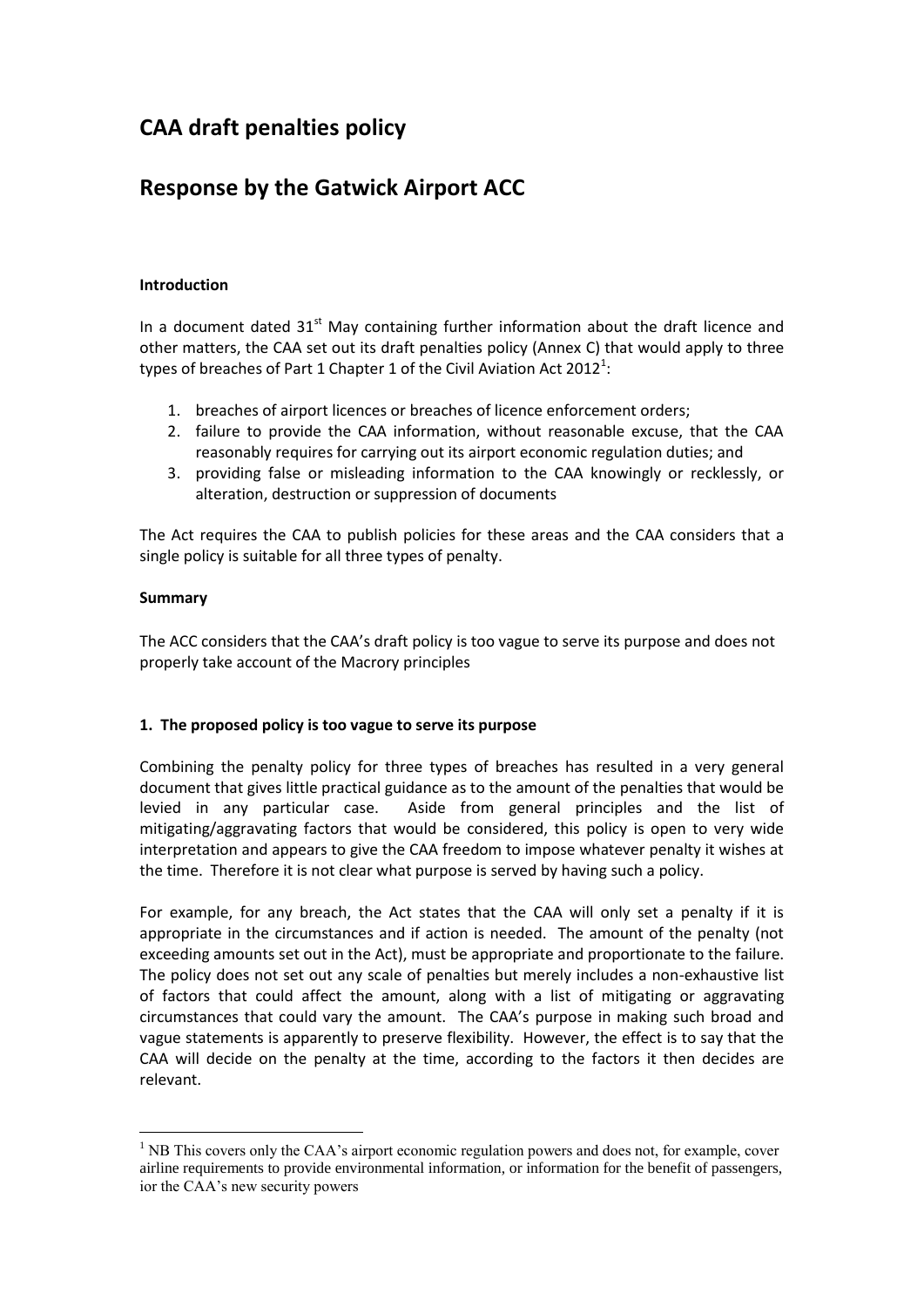The purpose of requiring the CAA to publish a penalties policy (under S58 of the 2012 Civil Aviation Act) is therefore not met as the policy provides no clear guidance and serves no practical purpose. We propose that the CAA sets out more explicitly:

- 1. the purpose or objectives of penalties
- 2. the circumstances in which penalties would and would not be likely to be levied;
- 3. the approach to calculating a penalty amount;
- 4. clarifying the scope for both negotiated settlements and compensation payments to those adversely affected by the breach

Ofgem published in June a proposed penalty policy statement for failures under the REMIT electricity and gas market regulations. That statement sets out the above matters.<sup>2</sup> In July 2012, the ORR set out its penalty policy which gave clearer guidance on the calculation of penalties. The ORR and Ofgem documents would therefore appear to establish good regulatory practice on penalties.

## **2. The CAA policy should implement the Macrory Principles**

The stated primary objectives are to encourage compliance and to deter non-compliance. While we support these objectives, they fall short of the Macrory principles which, in addition, state that penalties should also aim to eliminate any financial gain or benefit from non-compliance and to restore the harm caused by non-compliance where appropriate.

The penalties policy suggests only that the CAA should take account of the harm caused in setting the penalty, rather than attempting to eliminate it. The policy also deals with restoration only as a possible mitigating factor. The penalties policy is therefore weak in its ability to correct the effects of failures, unlike, for example, the proposed Ofgem approach which is explicit in reducing penalties where compensation payments are made (under both determining the amount and the settlement discount provisions).

The policy therefore does not send a clear signal that penalties will be used to eliminate gains and correct distortions and therefore probably fails even in the CAA's limited objective of encouraging compliance and deterring non-compliance.

## **3. Suggested purpose or objectives**

As well as encouraging compliance and deterring non-compliance, we therefore propose that two further objectives are set, based on the Macrory principles:

- to eliminate the gains from non-compliance; and
- to restore the harm caused by non-compliance where possible

## **4. Deciding whether to impose a penalty**

 $\frac{1}{2}$ 

However, there is a suggestion that where an alternative remedy exists, this will generally be more suitable (paragraph 12). Certainly this is a question that should be considered, but we do not accept the presumption.

http://www.ofgem.gov.uk/About%20us/enforcement/Documents1/REMIT%20proposed%20penalties %20statement%20published%20version%206%20June.pdf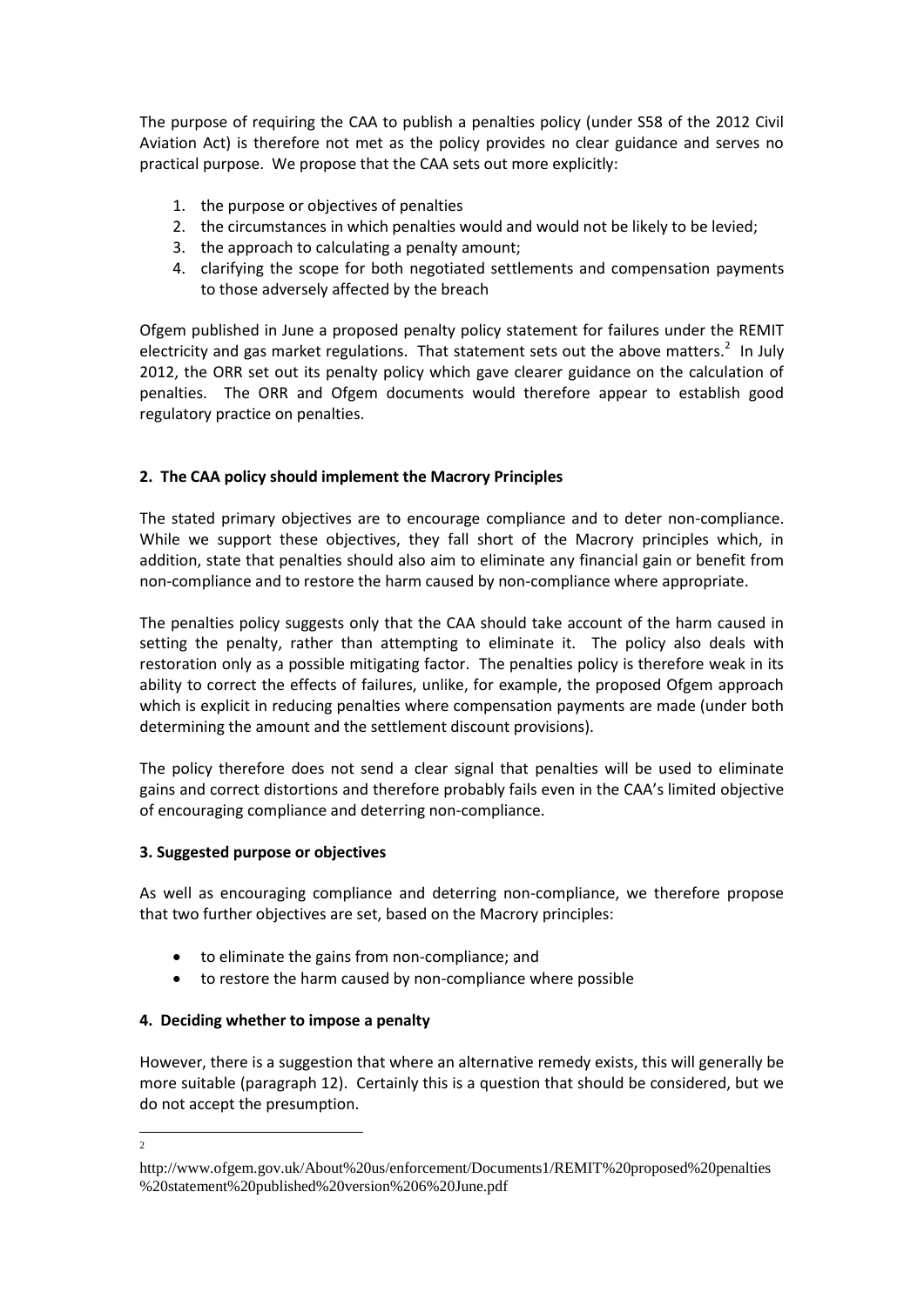Other than that, it is very difficult to tell from the draft policy when a penalty would be imposed. More guidance can and should be given.

The Ofgem draft policy first requires it to be established that an infringement has taken place (3.1-3.2) and then sets out eight factors that would make a penalty more likely to be imposed (3.3) and five factors that would make it less likely to be imposed. (3.4). The policy also sets out some behavioural tests that are intended to establish culpability (3.6) and questions about related actions (3.5).

The Ofgem approach could be adapted to the airport context relatively easily and would provide greater clarity and consistency of approach. The Ofgem policy, like the CAA approach, aims to follow best regulatory practice including the need to ensure that any penalties are effective, dissuasive and proportionate.

The first step in deciding whether to impose a penalty is to establish whether or not an infringement has taken place. It might be helpful if the CAA could set out how this would be done for the three types of infringement mentioned. For example, if requested information had not been provided, the CAA would first need to justify its request for the information by explaining why it was reasonably required for the carrying out of the function. Then it would need to examine the reasons for non-compliance to determine whether this constituted a "reasonable excuse". This test of non-compliance would be different from a breach of the licence, for example, where it would be necessary only to establish whether or not there had been a breach.

#### **5. Determining the amount of the penalty**

The ORR penalties policy<sup>3</sup> sets out how the principle of proportionality will be used to calculate the amount of penalty, based on the actual and potential harm caused and the culpability of the offender. This results in classifying the offence into 5 categories of seriousness, ranging from technical/de-minimis, where no penalty would be payable to very serious where the maximum penalties payable would be levied. For four of the five categories, example offences are listed.

Setting out the scale of penalties in this way gives meaning to terms such as proportionality, which are otherwise open to wide interpretation.

Consistent with the Macrory principles, we consider that the amount of a penalty should be designed to:

- 1. ensure that all gain from the breach is removed, preferably through restitution; and to
- 2. punish the offender according to the seriousness of the offence, the reasons for non-compliance, the relationship with previous or related offences, and the company's attempts to cooperate and put the matter right

This is consistent with the ORR statement that "…*the starting penalty should be not less than any benefit for the licence holder from the breach*." (4.17)

#### **6. Adjustments for mitigating and aggravating factors**

<u>.</u>

<sup>&</sup>lt;sup>3</sup> http://webarchive.nationalarchives.gov.uk/20121217104016/http://www.railreg.gov.uk/upload/pdf/economic-enforcement-statement.pdf